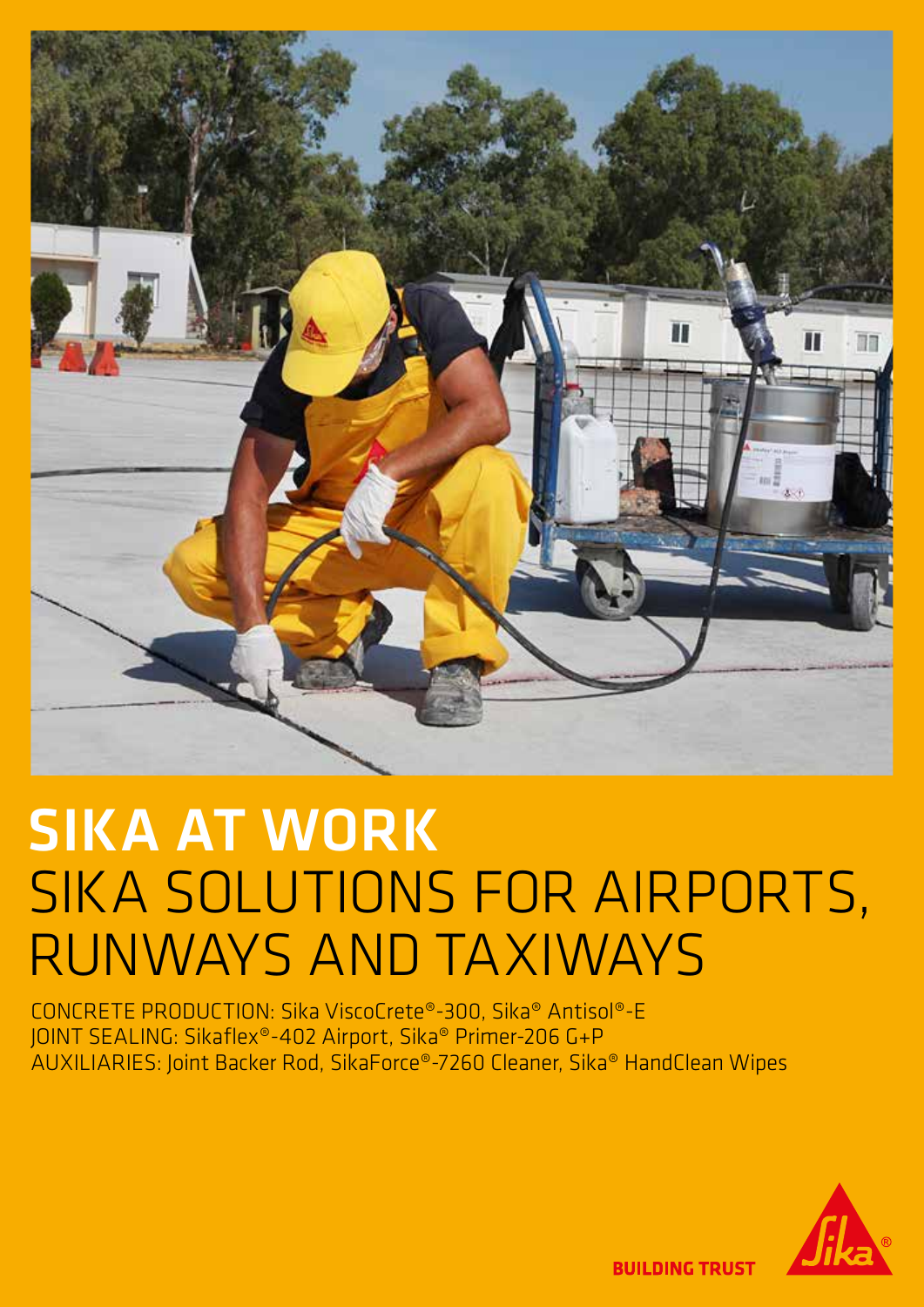

#### PROJECT DESCRIPTION

At a Greek airport, where special conditions exist, due to repairs and extension of an existing surface, there was a demand for concrete admixtures, as well as for elastic sealants (expansion and shrinkage control joints). The joints to be sealed were designed on the new concrete surface of the helicopter parking area, on a repaired surface and on the aircraft taxiway extension.

#### PROJECT REQUIREMENTS

The concrete mix in airport runways must meet specific requirements in accordance with the Greek Standards ELOT Technical Specification 1501-06-01-01-00: 2009. Concrete in this case performs as a wear and final layer. Therefore, in order to meet these two requirements, it must exhibit:

- High flexural strength – Resistance to freeze / thaw cycles
- Good anti-slip properties
- Increased resistance to abrasion

Concrete composition is an important factor in meeting the above stated requirements. The configuration of the surface plays also a very important role (laying method) and of course the curing method.

For joint sealing on all surfaces, new and existing ones, the most important property that would judge the approval of the sealant to be used was the fulfillment of the US Federal Specification SS-S-200E.



#### SIKA SOLUTIONS Concrete production

A basic requirement was the design of a C30/37 strength class concrete with a total W / C ratio of 0.49 and a maximum slump of 3 cm at the time of casting. The goal for the concrete mix was not to "spread" after laying, but to maintain its plasticity. Technical support from Sika Greece has contributed to select the optimal composition of the mix, using the most appropriate particle size grading and incorporating Sika® ViscoCrete®-300 High Range Water Reducer / Superplasticizing Concrete Admixture.

For protection against premature drying, Sika® Antisol®-E curing agent was applied in order to obtain designed strengths. Sika® Antisol®-E fulfills the requirements according to ASTM C-309 (Type 1, Class A).







## SIKA SOLUTIONS FOR AIRPORTS, RUNWAYS AND TAXIWAYS

#### Joint sealing

The surface to be sealed was prepared with the solvent-based primer Sika® Primer-206 G + P, suitable for enhancing the adhesion and durability of the sealed joint.

The sealing of expansion and shrinkage control joints was performed with the 2-component, self-levelling, elastic polyurethane sealant Sikaflex®-402 Airport. Sikaflex®-402 Airport is tar free, resistant to jet fuel according to ASTM D 471, has ± 35% movement capability according to ASTM C 920 and fulfills the requirements of US-S-200E, which was also the basic prerequisite for the application of any sealant to a special use airport. Sikaflex®-402 Airport is the new, improved Sika® solution for sealing applications at airports and in general for floor sealing on large surfaces, with high demands for resistance against fuel and substances released during the taxiing process, offering at the same time fast and easy application. With a simple and economical pump, a 4-person applicator team can easily seal up to 4 km of joints in just one day! The